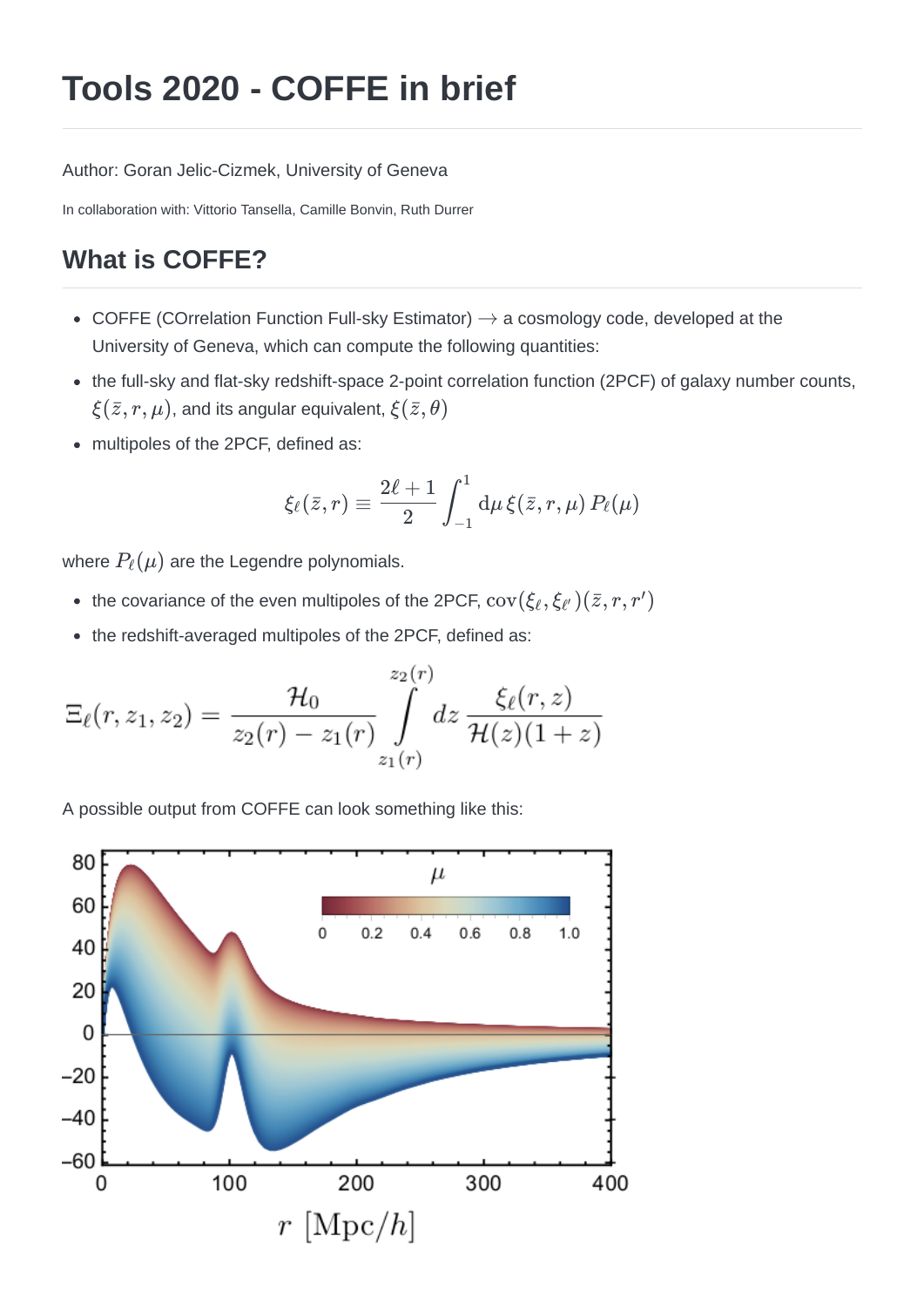# **Theory - the 2PCF**

In brief:

- when we count galaxies in a survey, we observe them in a given direction and at a given redshift, then split the survey into multiple redshift bins with mean redshift  $\bar{z}$  and some bin width  $\Delta z$
- the expression from linear perturbation theory for the over-density  $\Delta(\mathbf{n},z)\equiv 1$  $\partial N(\mathbf{n},z)/\langle N(\mathbf{n},z)\rangle-1$  of galaxies at a redshift  $z$  and in direction  $\mathbf{n}$  is given by:

$$
\Delta(\mathbf{n},z) = \Delta^{\text{den}} + \Delta^{\text{rsd}} + \Delta^{\text{len}} + \Delta^{\text{d1}} + \Delta^{\text{d2}} + \Delta^{\text{g1}} + \Delta^{\text{g2}} + \Delta^{\text{g3}} + \Delta^{\text{g4}} + \Delta^{\text{g5}}
$$

where the various superscripts denote the contributions, such as the real-space galaxy overdensity, redshift-space distortions (RSD), gravitational lensing, etc., while  $\langle \cdots \rangle$  denotes an ensemble (angular) average

the 2PCF of the above  $\Delta$  is defined as:

$$
\xi(z_1, z_2, \mathbf{n}_1, \mathbf{n}_2) \equiv \langle \Delta(z_1, \mathbf{n}_1) \Delta(z_2, \mathbf{n}_2) \rangle
$$

- due to isotropy and homogeneity, the above is just a function of three variables, usually taken to be  $\{z_1, z_2, \cos \theta = \mathbf{n}_1 \cdot \mathbf{n}_2\}$
- we can re-express it in any other three variables; in particular, the ones used by COFFE are the following:

$$
\bar{z}=\frac{z_1+z_2}{2} \\\ r=\sqrt{\chi^2(z_1)+\chi^2(z_2)-2\chi(z_1)\,\chi(z_2)\,\cos\theta} \\\mu=\frac{\chi(z_1)-\chi(z_2)}{r}=\frac{r_\parallel}{r}=\cos\alpha
$$

where  $\chi(z)$  is the comoving distance to redshift  $z.$   $r$  denotes just the separation between the two points.

The make it easier to visualize what's going on, the geometry is displayed in the schematic below.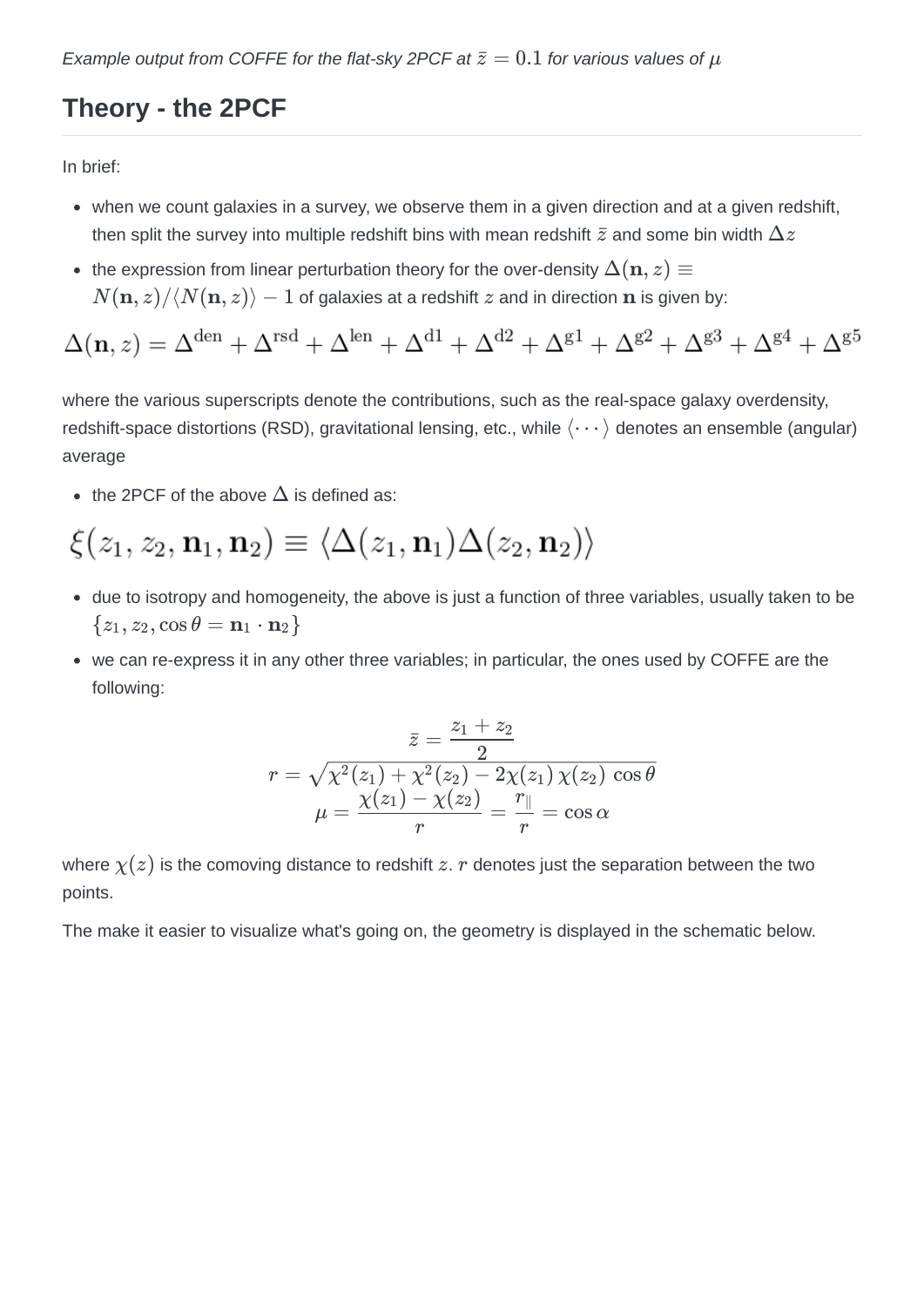

*Diagram of all of the relevant variables for the 2PCF*

Hence, COFFE can compute the 2PCF with contributions from all of the  $\Delta$ s, and the other various quantities defined in the first section.

*Side note*: there's a one-to-one correspondence with the *angular power spectrum*, that is, the standard  $C_{\ell}$ s (as computed by CLASS or CAMB):

$$
\xi(\theta, z_1, z_2) = \frac{1}{4\pi} \sum_{\ell} (2\ell + 1) C_{\ell}(z_1, z_2) \mathcal{P}_{\ell}(\cos \theta)
$$

*Side note 2*: if you're used to simulations, those usually output the comoving-space matter power spectrum, and the 2PCF is just the Fourier transform of that (caveat: can only define a Fourier transform on the equal-redshift hypersurface!):

$$
\xi(r,z) = \frac{1}{(2\pi)^3} \int d^3k \, e^{i\mathbf{k}\cdot\mathbf{r}} P(k,z)
$$

#### **Motivation for another code**

Future galaxy surveys (such as SKA2, Euclid, DESI...) will go high redshifts, and will explore very large volumes, i.e. will have large redshift bin widths  $\Delta z$ , with large values of the angle  $\theta.$  There are some problems and/or shortcomings when applying the standard estimators on such large scales:

• an analysis with the matter power spectrum is fast, but only works for small redshift bins, and effects such as gravitational lensing are ignored (or cannot be consistently included)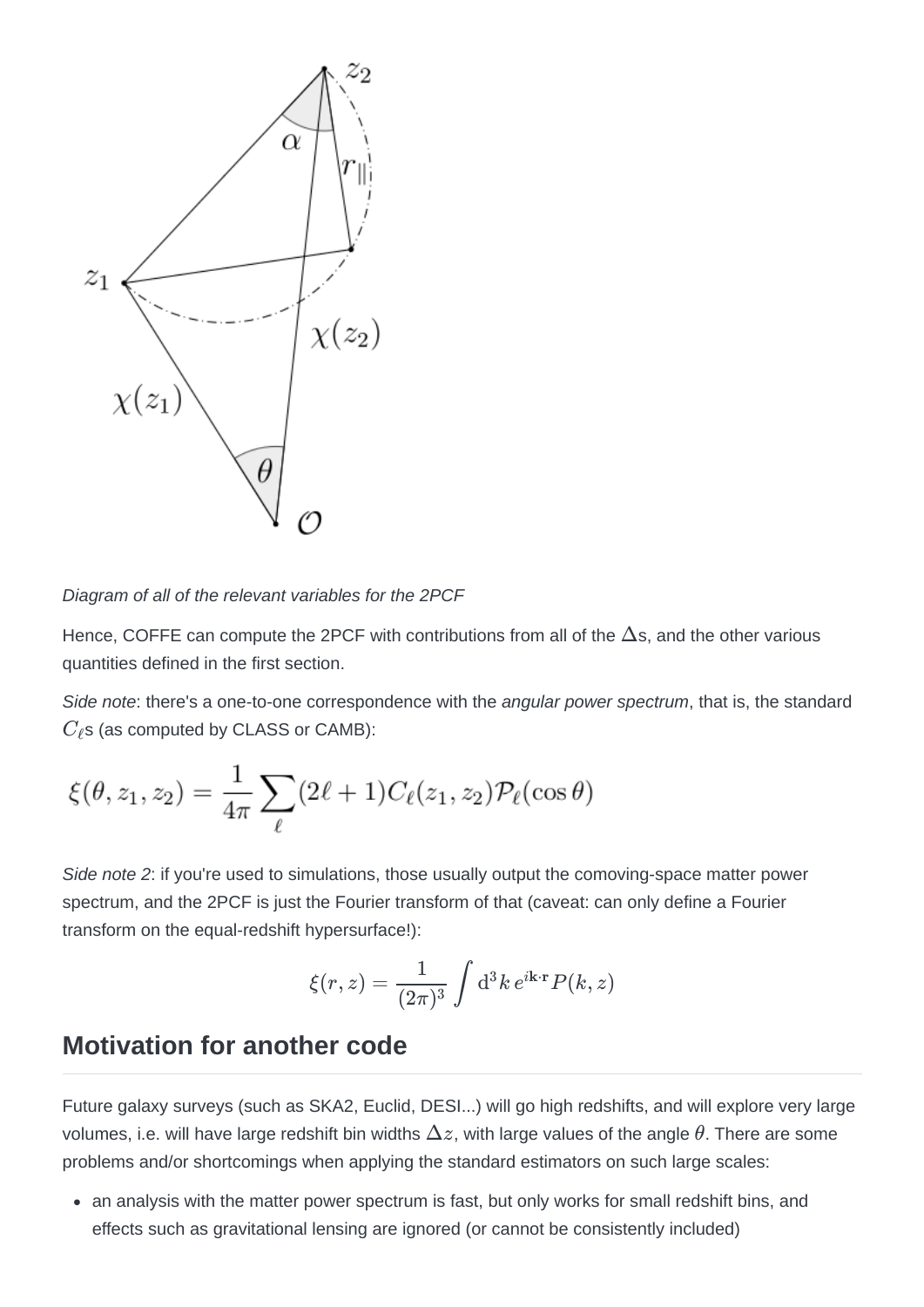- an analysis with the  $C_{\ell}$ s can include all of the effects, but for spectroscopic surveys needs many ( $n$ ) thin redshift bins, so we need roughly  $\sim n^2 \; C_\ell$ s. This is not feasible if we need to do an MCMC, which requires  $\mathcal{O}(10^5)$  or so evaluations, while simultaneously including almost all of the effects (especially lensing).
- observers usually use the multipoles of the redshift-space 2PCF to extract relevant quantities such as the galaxy bias  $b$  and the growth rate  $f$

The takeaway is that we need a code that consistently takes into account all of the effects, while still being fast and accurate  $\rightarrow$  COFFE

## **Code structure**

COFFE is made up of several main modules:

- parser parses the settings file containing the cosmology and precision parameters
- background computes the various background quantities as a function od redshift, such as the  $\alpha$  *scale factor*  $a$ *, the comoving distance*  $\chi$ *, etc.*
- integrals computes the spherical Bessel transforms of the matter power spectrum, i.e. the integrals:

$$
I^n_\ell(r)=\frac{1}{2\pi^2}\int_{-\infty}^\infty \mathrm{d} k\, P(k)\,\frac{j_\ell(kr)}{(kr)^n}
$$

- $functions$  contains the definitions of the actual terms  $\langle\Delta^{\rm den}\Delta^{\rm den}\rangle$ ,  $\langle\Delta^{\rm rsd}\Delta^{\rm den}\rangle$  etc. For any  $\bullet$ terms integrated along the line of sight, such as lensing-lensing, or density-lensing, contains the *integrands* only.
- $\bullet$  signal if needed, integrates the functions module along the line of sight (for the 2PCF), and/or over the angle  $\mu$  (for the multipoles), and/or over the redshift range  $[z_1,z_2]$  (for redshiftaveraged multipoles)
- Corrfunc, multipoles, average multipoles, covariance respectively computes the 2PCF, multipoles, the redshift-averaged multipoles, or the covariance, using all of the above modules, for all of the input data
- $\bullet$  output writes the output files

### **Future outlook**

Some of the features we plan to implement include, but are not limited to the following:

- covariance for multiple populations of galaxies
- C++ compatibility
- Python wrapper

## **References**